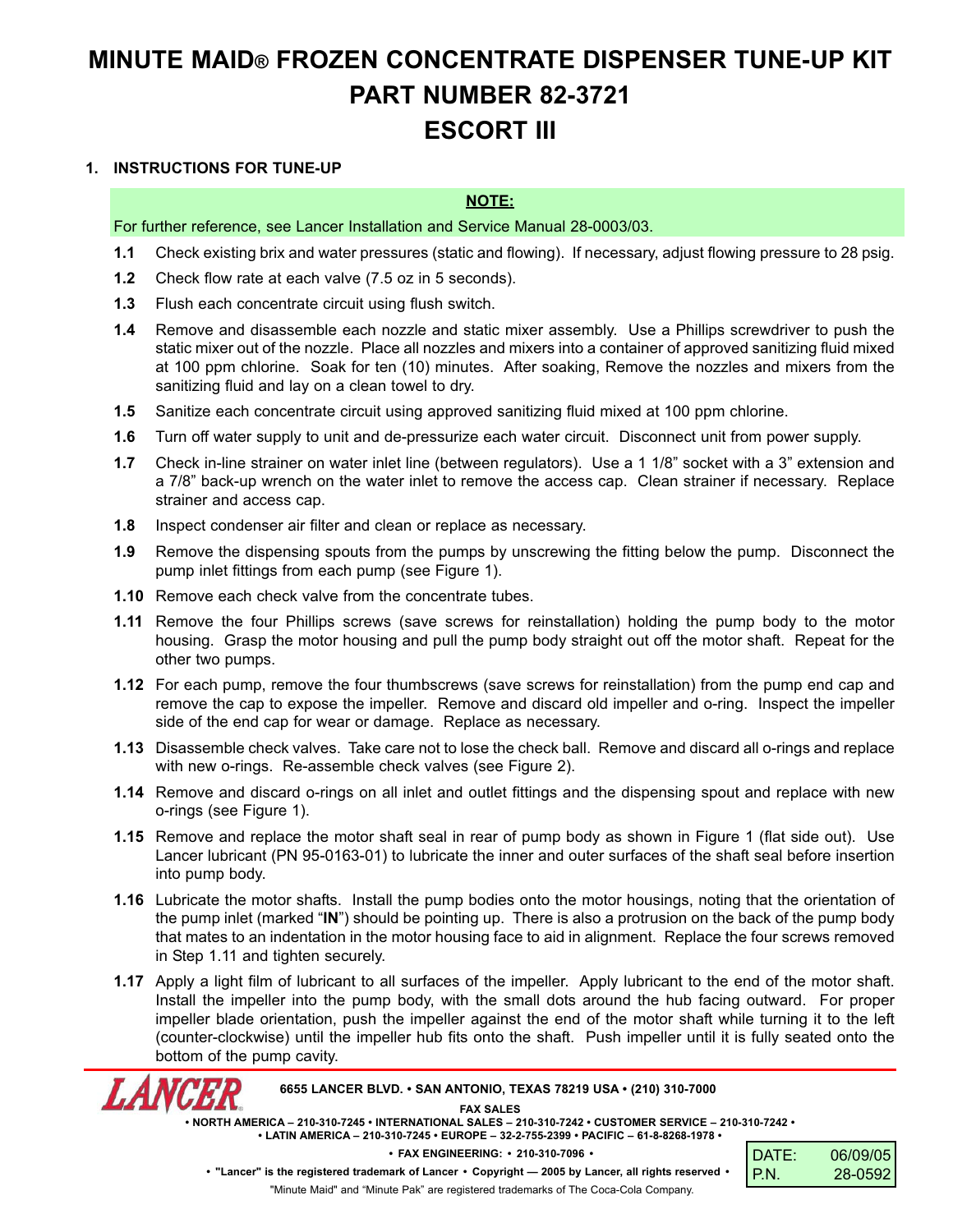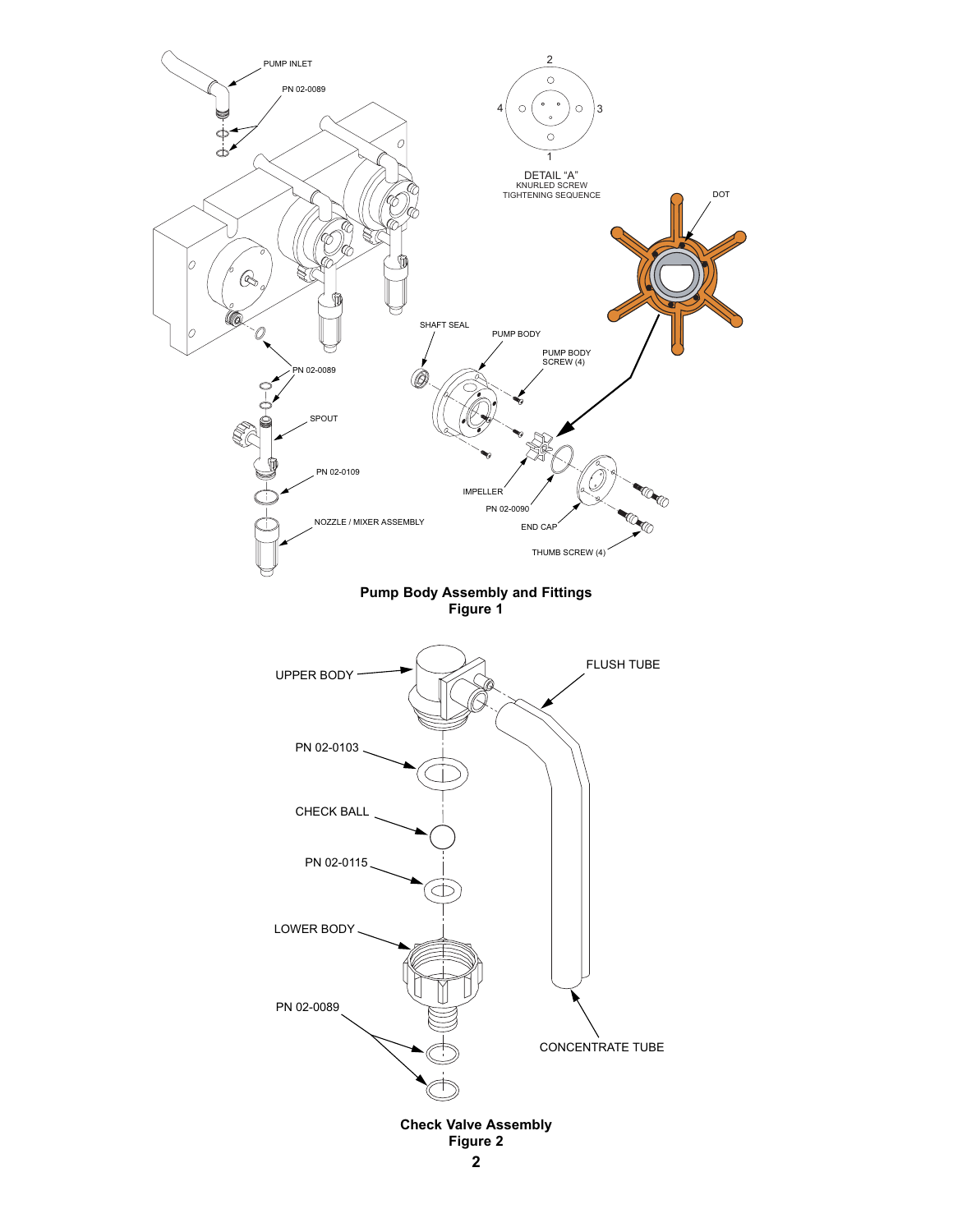- **1.18** Restore power to the unit. Briefly operate each pump to fully align each impeller.
- **1.19** Apply a light film of lubricant to the end cap o-ring, and to the pump body on the lip above and around the impeller. Install the o-ring into the pump cavity.
- **1.20** Apply a light film of lubricant to the impeller side of the end cap, and install it with the raised portion inside the o-ring, while turning it to the left. When seated, align the holes in the end cap with the threaded inserts in the pump body.
- **1.21** Replace the thumbscrews and tighten *only* until resistance is felt (not even finger tight). Operate the pump, and with the pump running, tighten the screws per the sequence shown in Detail A of Figure 1. Repeat once, following the same sequence, just finger tight. *Over-tightening screws will cause the impeller to bind and the motor to overheat!*
- **1.22** Repeat Steps 1.17 through 1.21 for the other two pumps.
- **1.23** Restore the water supply to the unit. Closely observe the water outlets below the pumps and the flush tubing that joins to the check valve. If water can be seen dripping or running from any of these locations, the respective solenoid plunger for that circuit has failed. If plungers are not available, the entire solenoid must be replaced.
- **1.24** Lubricate all o-rings on the inlet and outlet fittings and spouts and replace all fittings to their respective locations.
- **1.25** Install check valves. If end of flush tube has become enlarged and does not fit tightly onto the fitting, cut 1/8" to 3/16" off from the end and install onto fitting. It may be necessary to pull the tube up slightly so that the flush tube is not pulling on the check valve when installed in the concentrate container. *If the tube is not long enough to perform this modification, it should be replaced.*
- **1.26** Re-assemble mixers and install in nozzles. Replace the nozzles onto the spouts.
- **1.27** Prime each concentrate pump. If the unit is equipped with the new Sold Out device, it may be necessary to press the reset switch.
- **1.28** Adjust brix using refractometer (see BRIX Chart, page 4).

## **2. Tools and Supplies required for tune-up:**

- **•** 1 1/8" socket with 3" extension
- **•** 7/8" wrench
- **•** #2 Phillips screwdriver
- **•** Water pressure gauge with flexible hose and Schrader fitting
- **•** Approved sanitizer
- **•** Refractometer
- **•** Lancer Lubricant, PN 95-0163-01 (14167)
- **•** Tune-up Kit, PN 82-3721 (1070116):

| <b>LANCER</b><br>Part No. | Coca-Cola<br>Part No. | <u>Description</u>       | <b>Quantity</b> |
|---------------------------|-----------------------|--------------------------|-----------------|
| 04-0166                   | 17969                 | Shaft Seal               | 3               |
| 05-0132                   | 17686                 | Impeller                 | 3               |
| 02-0090                   | 17426                 | O-Ring                   | 3               |
| 02-0109                   | 17428                 | O-Ring                   | 3               |
| 02-0089                   | 10061                 | O-Ring                   | 21              |
| 02-0103                   | 17430                 | O-Ring                   | 3               |
| 02-0115                   | 17424                 | O-Ring                   | 3               |
| 28-0592                   |                       | <b>Instruction Sheet</b> | 1               |
|                           |                       |                          |                 |

**Part Numbers for Optional Repairs (Not included in Kit):**

| <b>LANCER</b><br>Part No. | Coca-Cola<br>Part No. | <b>Description</b>       |
|---------------------------|-----------------------|--------------------------|
| 82-0189                   | 17822                 | Solenoid Repair Kit      |
| 05-0134                   | 18239                 | Pump End Cap             |
| 50-0095                   | 18640                 | Air Filter               |
| 08-0003                   | 16116                 | Flush Tube, 1.3 Ft/Valve |
|                           |                       |                          |